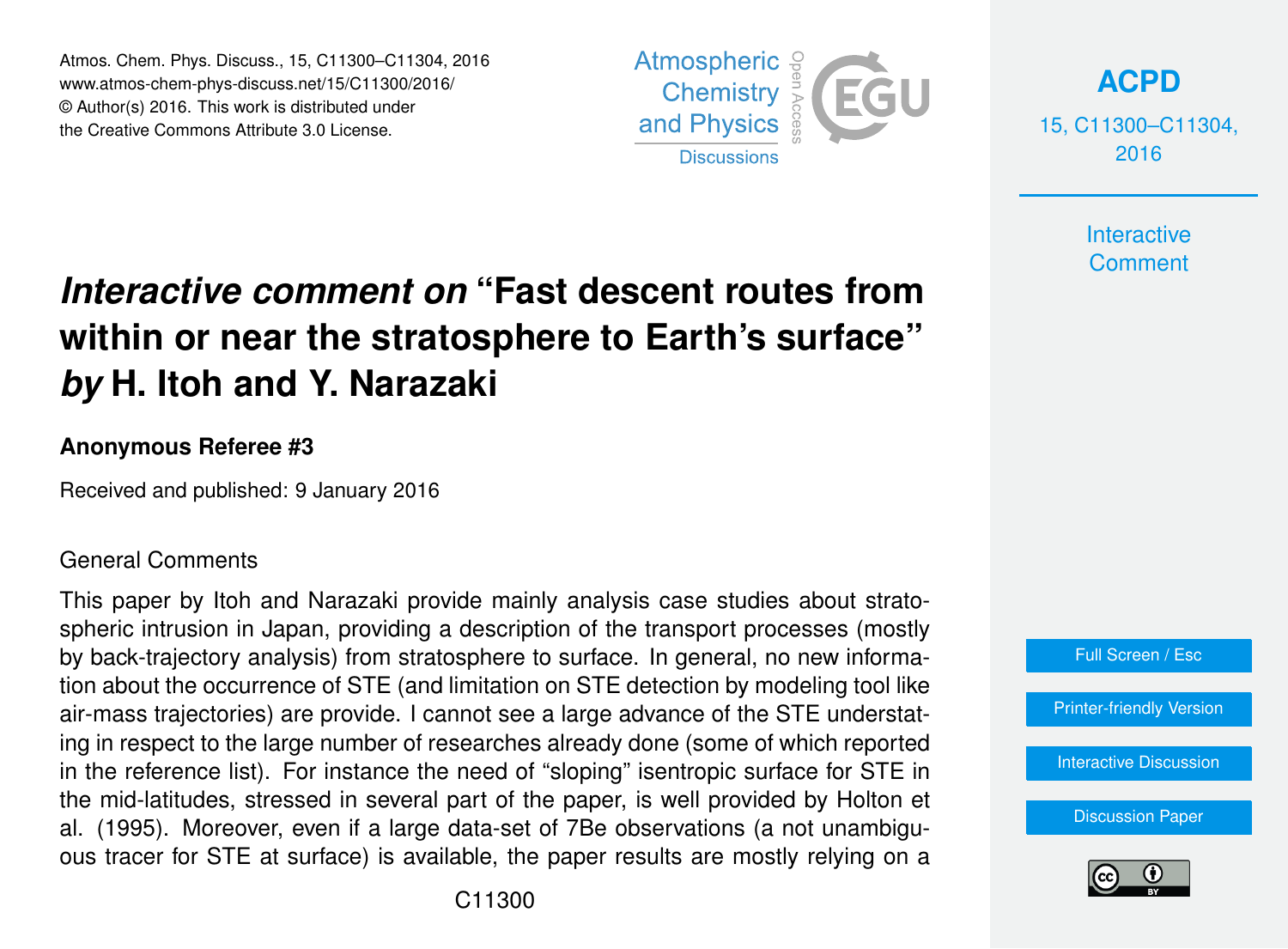few case studies, without providing clear or quantitative climatological (or systematic) assessment. In general, some part of the paper are rather confused (e.g. Section 4.1 pag 34452,see also specific comments) and too many figures are provided (which not favor the paper readability). In some parts, the text is not accurate/quantitative: less generic/qualitative info should be provided (e.g. 34452 – 10: ". . .in a few other cases..": how many? Again, along the text, several indication of "air parcel pushing isentropic surface" are provided: please explain the dynamical meaning of this words!) Thus, I think that publication to ACP is possible only after major revisions.

### Specific Comments

Introduction: at least two papers, describing processes which favour STE can be profitably cited (Nieto et al., Identification and Climatology of Cut-off low near the Tropopause, 2008 and Sprenger, M., M. Croci Maspoli, and H. Wernli (2003), Tropopause folds and cross-tropopause exchange: A global investigation based upon ECMWF analyses for the time period March 2000 to February 2001, J. Geophys. Res., 108, 8518, doi:10.1029/2002JD002587, D12) The aim of the current study should be better stressed. Especially which is the advance in respect to previous studies on STE?

34442 – 14: Impact of deep STE to atmospheric composition has been investigated at mountain stations (considering not only ozone but other atmospheric tracers). See e.g. Trickl et al., ACP, 2010 or Bracci et al., 2012.

34443-5. I do not agree that 7Be is a "perfect" stratospheric tracer. Tropospheric 7Be concentrations are largely determined by the fate of its carrier aerosol, which is affected strongly by wet/dry scavenging [Gerasopoulos et al., 2001; Zanis et al., 1999]. Most important, 1/3 of 7Be is produced in the upper troposphere [ Koch and Mann, 1996; Koch et al., 1996], and thus it is not possible to consider 7Be as an unambiguous stratospheric tracer. This should be stressed along the paper.

34443- 20. The discussion about 10Be/7Be is meaningless, considering that no 10Be are available. I suggest to remove.

15, C11300–C11304, 2016

> Interactive **Comment**



[Printer-friendly Version](http://www.atmos-chem-phys-discuss.net/15/C11300/2016/acpd-15-C11300-2016-print.pdf)

[Interactive Discussion](http://www.atmos-chem-phys-discuss.net/15/34439/2015/acpd-15-34439-2015-discussion.html)

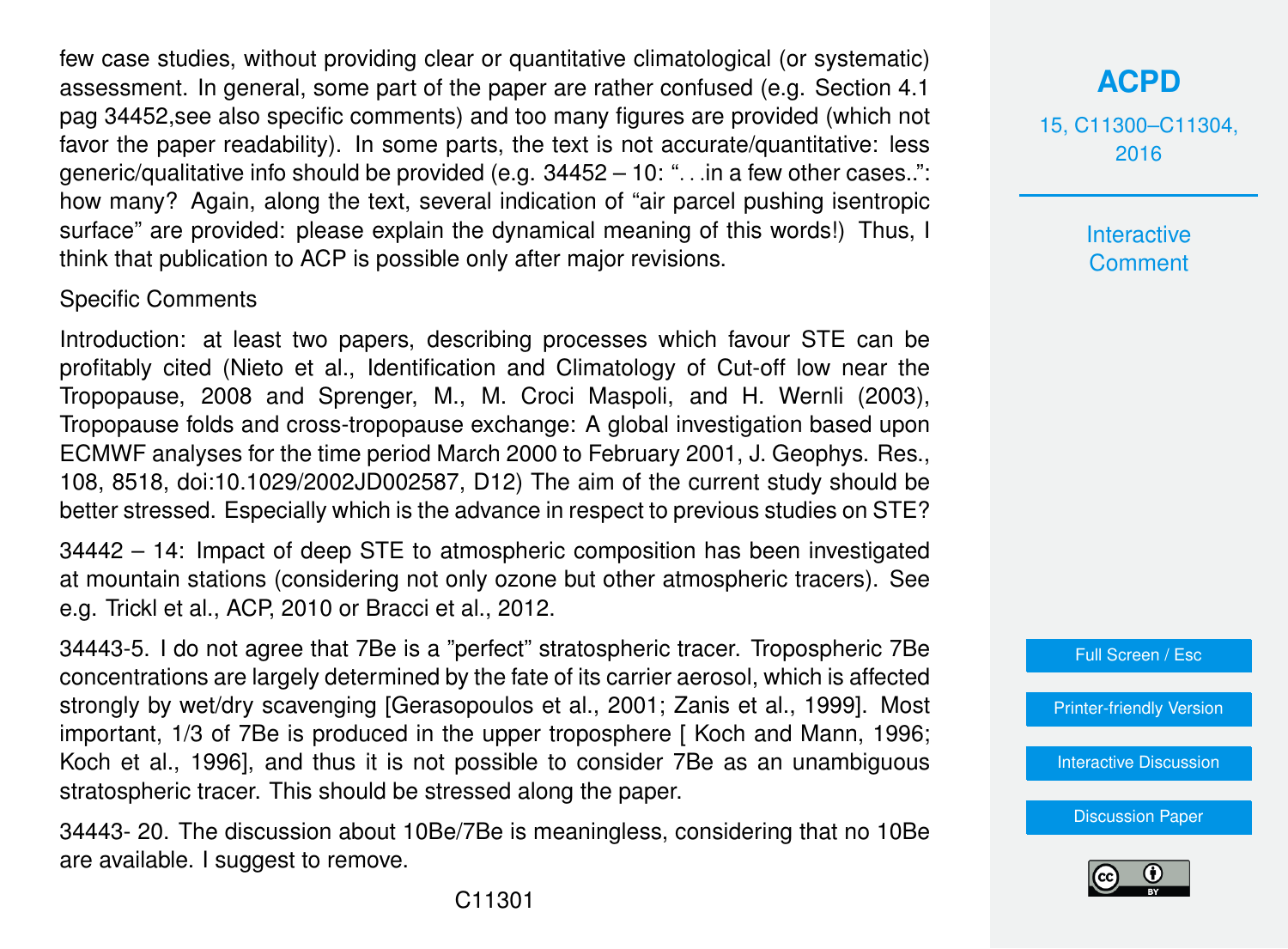34444-15. This is not true! Zanis et a. (2003) showed that HIGH ratio were observed for weather types conductive for STE events.

34444-24. The work by Skerlak et al. 2014 analysed the input of stratospheric air into the PBL.

34444-26. Please check this statement. As an instance the papers by Trickl et al. (2010), Tositti et al., (2014), Cristofanelli et al. (2006), Zanis et al. (2003), analysed STE event development also as a function of "high-frequency" daily/bi-daily or longterm 7Be measurements.

Pag 34445 – 20. Please check this statement. At least other two papers (Tositti et al., 2014 and Trickl et al. 2003) analysed daily/bidaily 7Be variability over multi-years period

The sentences from row 23 (pag 34445) to row 6 (pag 34446) should be moved to the "Method and data" Section

34446-24. Is the Spring SD significantly different from other (e.g. autumn)? Did you perform a statistical test? Other locations in Europe showed summer maximum for 7Be (see e.g. Tositti et al., 2014, Gerasopulous et al., 2001) due to enhanced vertical mixing (and downward transport) within troposphere during summer months. This can be an interesting difference with your data-set that deserve comment.

34447-10: what do you mean for "measurement time"? Start time? Centroid time?

34448–28: total number of events were 43. Looking to Figure 2, it seems that less events were present. Maybe is just a plotting issue but please check.

34449-9: you explained the summer minimum only in terms of "fast descent routes" occurrences. I suppose that also a role due to wet deposition (higher in summer) can be considered for this region.

34450. The description of case study selection (line 4-14) can be shortened. In my

## **[ACPD](http://www.atmos-chem-phys-discuss.net)**

15, C11300–C11304, 2016

> Interactive **Comment**

Full Screen / Esc

[Printer-friendly Version](http://www.atmos-chem-phys-discuss.net/15/C11300/2016/acpd-15-C11300-2016-print.pdf)

[Interactive Discussion](http://www.atmos-chem-phys-discuss.net/15/34439/2015/acpd-15-34439-2015-discussion.html)

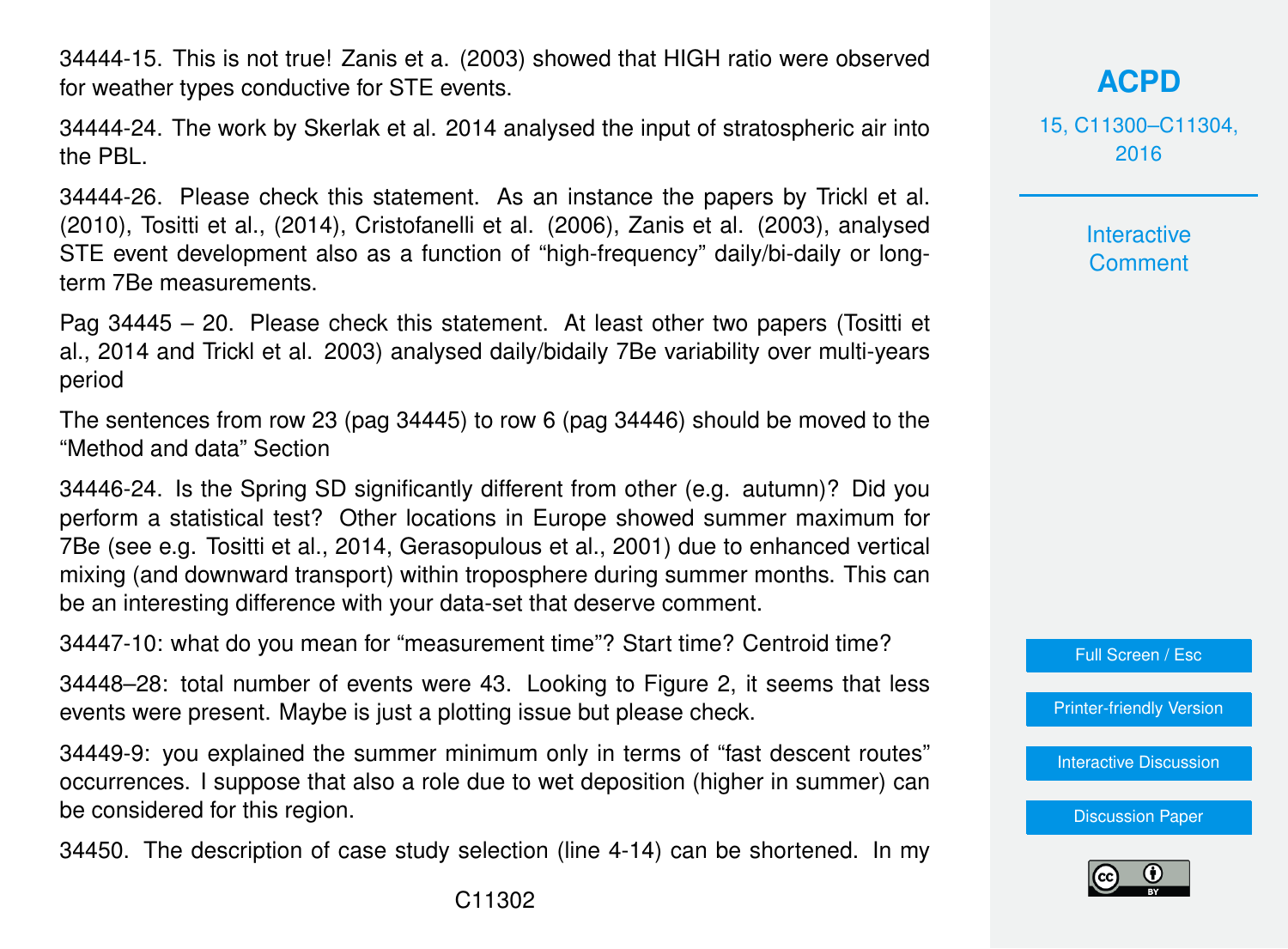opinion, in the current form, it is rather difficult to follow. I suggest to use Supplementary material for describing more details (and show example, e.g. Table 3) about the selection criteria. Also Table 4 can be moved to Supplementary Material: please in the caption substitute "object" by "case studies". For each case you should add information about classification ("fats descent routes" or others)

34451 – 20: "If trajectories vary. . .in not valid". This sentence is not clear to me. Please explain.

34452 – 3: please substitute "systematic trajectories" with "common downward airmass motion".

34452 – Fig 4. It is not clear to me what do you mean by "maximum latitudinal movement and maximum descent per day". In any case, please try to merge Fig 3 and Fig.4.

34452 – 15/29. In my opinion, this section is really confused and it is hard to follow for the reader. Please try to rephrase.

34453-Fig 5. Is this figure referring to all the cases or just to the "special" 25 cases? Please explain!

34453-11. Is this sentence valid only for the area of investigation or can be generalized?

34454 – 5/16: please, simplify! Simple say that the case study is 17 March 2009 at 18:00!

34458-22: "transformation of the polar vortex". What do you mean?

34458-24: "Because. . .is not conserved". I do not agree that the potential temperature is not conserved because the downward motion occurs in the mid-latitudes. Tropopause foldings and cut-off lows (which occur on isentropic surface) occur at midlatitudes! Please, rephrase!

## **[ACPD](http://www.atmos-chem-phys-discuss.net)**

15, C11300–C11304, 2016

> Interactive **Comment**

Full Screen / Esc

[Printer-friendly Version](http://www.atmos-chem-phys-discuss.net/15/C11300/2016/acpd-15-C11300-2016-print.pdf)

[Interactive Discussion](http://www.atmos-chem-phys-discuss.net/15/34439/2015/acpd-15-34439-2015-discussion.html)